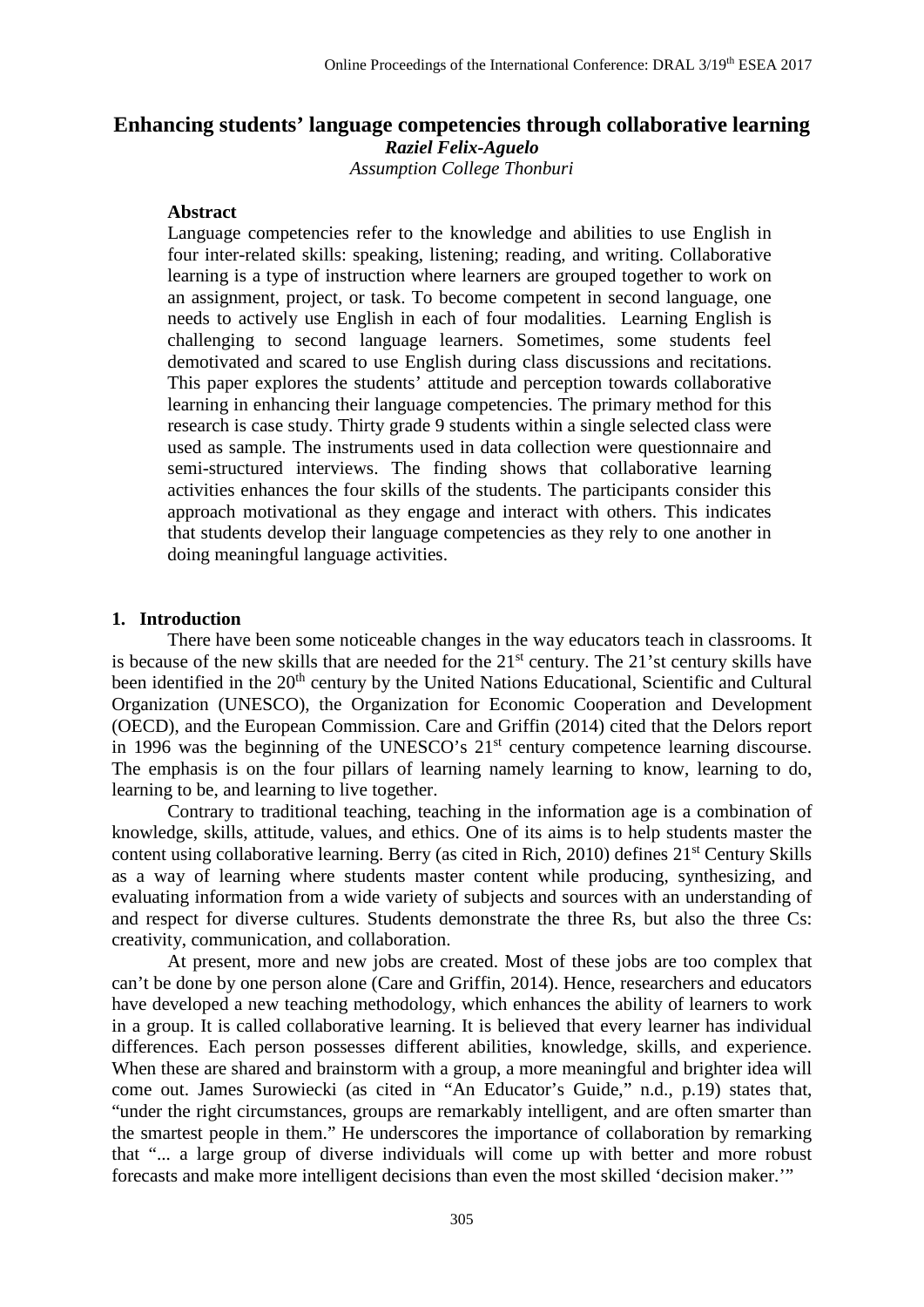Collaborative learning is allowing students to work together in a group but this is different with group activities such as cooperative learning. Long-Crowell (n.d.) explains that collaborative learning is like a jigsaw puzzle where each student is required to research one section of the material and then teach it to the other members of the group. Jigsaw activities are specifically structured so that the only access any member has to all of the information is through the work of other members. Whereas, cooperative learning or group work in the classroom is a process of putting people together with an expectation of pooled resources. In grouping, there is often an assumption that the resources are replicated amongst members, and that the analysis means that they first need to assign roles (Care, Griffin, 2015). In addition, Smith and Macgreggor (1992) enumerate other goals of education with the use of collaborative learning. These are involvement, cooperation and teamwork, and civic responsibility.

CL is an emerging instructional approach in teaching English to second language learners. The language competencies or four skills in English are equally important to help learners become competent with the language. However, some second language learners find reading, speaking, listening, and writing challenging skills to learn and use. In fact, speaking activities are sometimes perceived as 'face-threatening and nerve-wrecking activities' to some Thai students (Pattanpichet, 2011). Lombana (as cited in Luna & Ortiz, 2013) further states that writing is the most difficult to learn because it requires linguistic knowledge, cognitive, and socio-cultural aspect to convey its meaning. Williams describes reading comprehension as not an easy task and some learners do not benefit from reading for pleasure (as cited in Alqarni, 2015). Besides this, some learners are having problem with listening comprehension because teachers are too focused in teaching other skills (Hamouda, 2013).

Although there are many studies that describe collaborative approach as beneficial, the researcher would like to find out whether this approach is beneficial in enhancing the language competencies of the students.

## **2. Objectives**

The purpose of this study is to investigate the attitude and perception towards learning English through collaborative learning of selected grade 9 students in assumption College Thonburi.

The study addresses the following research questions/objectives:

- 1. What is the effect of using collaborative learning in the enhancement of students' English language competencies?
- 2. What are the attitudes of the students towards collaborative learning?

## **3. Conceptual Framework**

The input consists of selected students that were given meaningful activities through collaborative learning. In the process, students were given survey and questionnaire. In the output, students' perception and attitude towards collaborative learning in enhancing their language competencies were analyzed.

## **4. Research Methodology**

#### *4.1 Population or Sample Design*

The population of this study is made up of selected grade 9 students. This case study is conducted in Assumption College Thonburi. This small scale research used one complete class with thirty students. The findings of this case study can't represent the perception and attitude towards collaborative learning in learning English of all grade 9 students in the school. However, the findings can be used for further studies that is relevant to English language teaching and collaborative learning.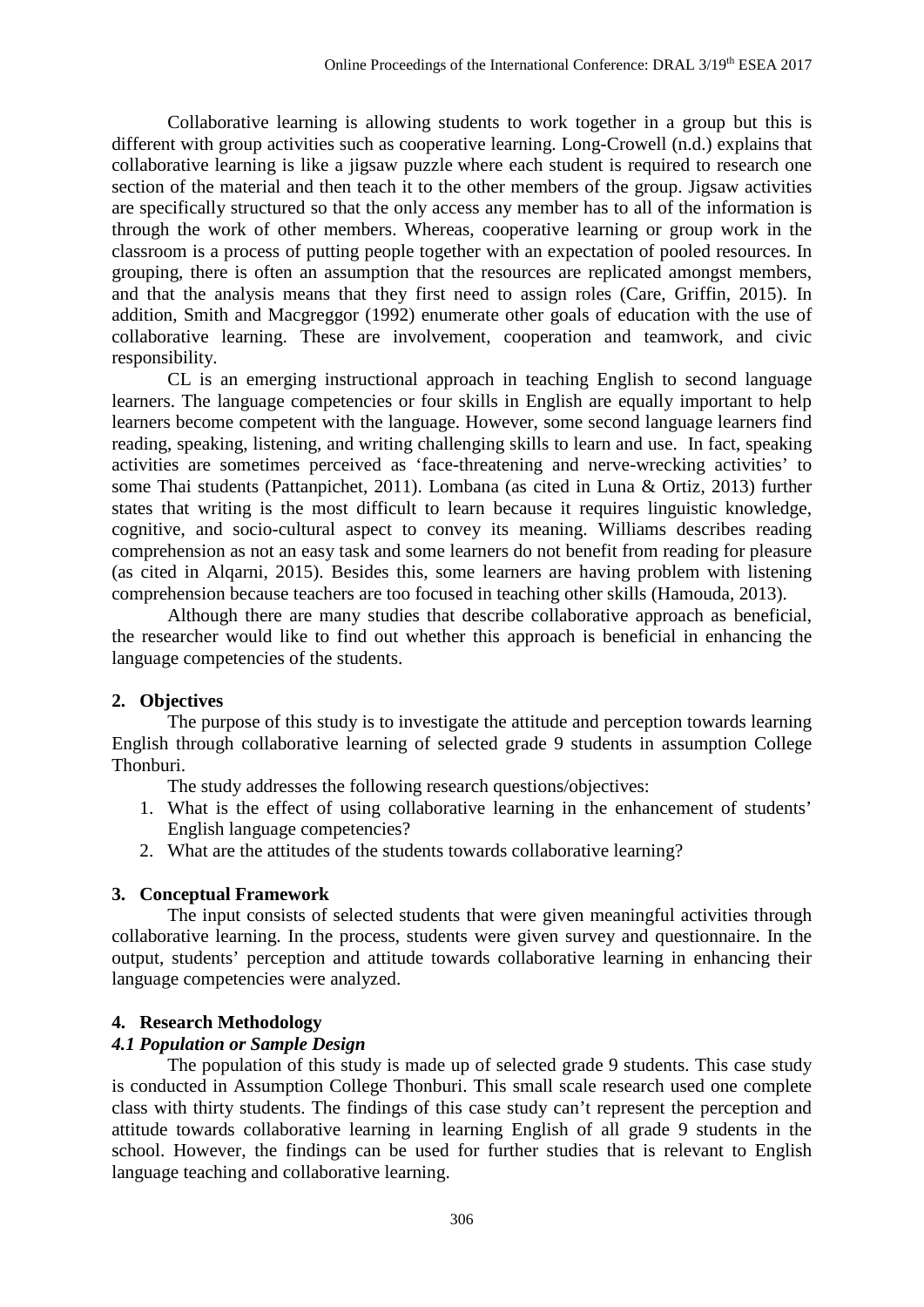#### *4.2 Measurement and Data Collection*

In order to collect data, the researcher planned meaningful activities that were related to the lessons/topic set by the school at the beginning of the school year. She also gave and explained the meaningful activities to students after each discussion on selected topics. The four language competencies were covered in all collaborative learning activities.

An example of collaborative reading activity that was used in this research was the Gallery Walk. The first part of this activity was group reading. The class was grouped into five members. There were nine stations in this activity. This was equivalent to nine passages. Each member of the group was given different sets of questions. Each group were instructed to spend 10-15 minutes to read one passage. They were instructed to move from one station to another every 10-15 minutes. Each group were assigned to read three passages. The second part of the activity was group discussion. Each member had to explain the answer on the questions assigned to them. Since they had different questions each member had to listen to their groupmates in order to fully understand the passages. Individual quiz was given afterwards.

The same pattern of procedure was given in one listening activity. They were grouped and each member was given different sets of questions. An allotted time was given for group discussion to give the students the opportunity to explain the answers to the questions assigned to each of them. A multiple-choice quiz was given afterwards.

A survey task was used in the writing and speaking activities. The class was grouped into five with six members each. There were three parts of the survey. First, all members of the group were instructed to answer all the questions in the survey. The leader of the group asked the questions. The members were asked to answer the questions in complete sentences. The groups were instructed to get the percentage of the responses. The second stage of this activity was pair activity. The three parts of the survey were given to three pairs of each group. They had to make a graph based on the survey. They were also asked to make an interpretation of the graph as their writing activity. For the speaking activity, each group presented and explained their graphs in front of the class.

Before the end of the semester, the researcher distributed survey and questionnaire to the students. The researcher used a questionnaire and a survey as measurement tools, which was conducted in September 2016. The researcher used a four-point Likert scale to find out the level of subject's attitude and perception towards learning English through cooperative learning ranging from strongly agree (4), agree (3), disagree (2), and strongly disagree (1). There were 12 questions in the survey. The second part was a paper-and-pencil type of questionnaire. The students were given four questions to answer. They were used to obtain data from students' perception toward collaborative learning in English class. Both tools were given to the subjects before their final exam.

#### **5. Results**

This section reports the findings from the survey and questionnaire given to students. Firstly, data from the students' survey were presented in the form of table below.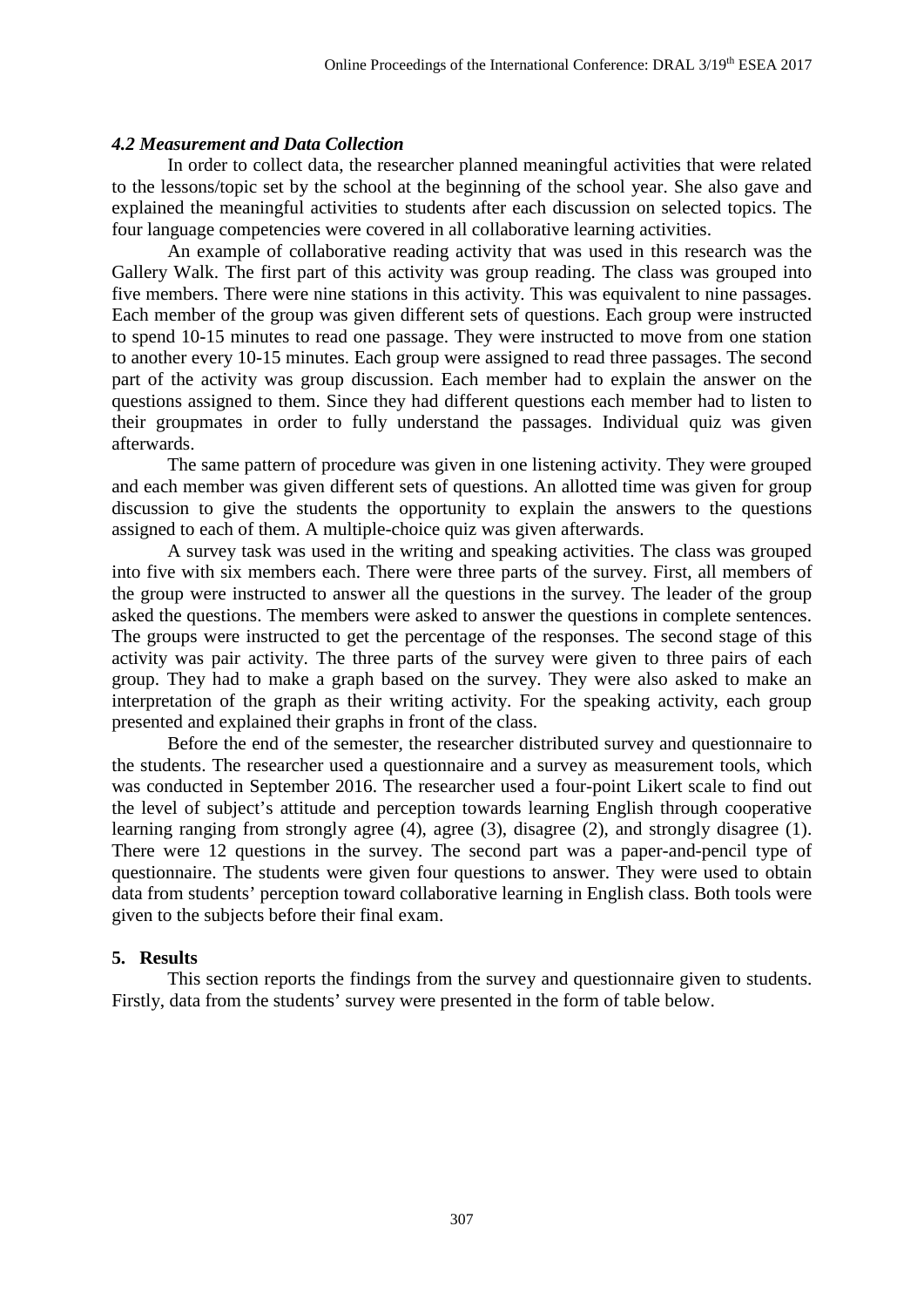|                  |                                                 | 1               | $\overline{2}$  | 3     | $\boldsymbol{4}$ |               |
|------------------|-------------------------------------------------|-----------------|-----------------|-------|------------------|---------------|
|                  | <b>Items</b>                                    | <b>Strongly</b> | <b>Disagree</b> | Agree | <b>Strongly</b>  | <b>Remark</b> |
|                  |                                                 | <b>Disagree</b> |                 |       | Agree            |               |
| 1.               | This approach helps me learn English            |                 |                 |       |                  |               |
|                  | easily.                                         | 0%              | 3.3%            | 80%   | 16.7%            | Agree         |
| $\overline{2}$ . | This approach makes learning English            |                 |                 |       |                  |               |
|                  | more interesting.                               | 0%              | 3.3%            | 63.3% | 33.3%            | Agree         |
| 3.               | It enhances my communication skills.            | 0%              | 6.7%            | 63.3% | 30%              | Agree         |
| $\overline{4}$ . | This approach helps me gain more                |                 |                 |       |                  |               |
|                  | knowledge through working in a team.            | 0%              | 0%              | 66.7% | 33.3%            | Agree         |
| 5.               | become more participative in my<br>$\bf{I}$     |                 |                 |       |                  |               |
|                  | English class through this approach.            | 0%              | 3.3%            | 66.7% | 26.6%            | Agree         |
| 6.               | This approach makes me understand the           |                 |                 |       |                  |               |
|                  | working process.                                | 0%              | 10%             | 60%   | 30%              | Agree         |
| 7.               | This approach helps me become more              |                 |                 |       |                  |               |
|                  | confident in doing speaking activities by       |                 |                 |       |                  |               |
|                  | participating in sharing information,           | 0%              | 16.7%           | 46.7% | 36.7%            | Agree         |
|                  | making decisions, and solving problems.         |                 |                 |       |                  |               |
| 8.               | Collaborative learning can improve my           |                 |                 |       |                  |               |
|                  | writing skills through working in a team.       | 0%              | 10%             | 63.3% | 26.7%            | Agree         |
| 9.               | Collaborative learning helps me gain a          |                 |                 |       |                  |               |
|                  | deeper understanding of the text.               | 0%              | 10%             | 60%   | 30%              | Agree         |
|                  | 10. This approach helps me grasp more ideas     |                 |                 |       |                  |               |
|                  | from listening activities more clearly.         | 0%              | 13.3%           | 66.7% | 20%              | Agree         |
|                  | 11. It's a waste of time explaining things to   |                 |                 |       |                  |               |
|                  | my groupmates.                                  | 16.7%           | 66.7%           | 16.7% | 0%               | Disagree      |
|                  | 12. It's difficult to actively involve my group |                 |                 |       |                  |               |
|                  | members in group activities.                    | 13.3%           | 36.7%           | 36.7% | 13.3%            | Neutral       |

**Table 1.** Data from Student Survey

The table shows the students' views on collaborative learning. The survey is divided into 3 groups: general benefits in learning English language, specific benefits in 4 language competencies, and negative aspects of collaborative learning. Items 1-6 represent general benefits of learning English through collaborative learning. Items 7-10 represent specific benefits in four language competencies where no. 7 is about reading skills, no. 8 for writing skills, no. 9 for reading skills, and no. 10 for listening skills. In addition, items 11 and 12 represent the negative aspects of collaborative learning. Students' views were rated using Likert scale from 1 (strongly disagree) to 4 (strongly agree). To interpret the students' views, responses are combined into two categories. 'Strongly disagree' and 'disagree' are categorized as 'disagree', whereas 'strongly agree' and 'agree' are under 'agree.' All the items are interpreted either 'agree' or 'disagree' based on the majority of the responses.

It is clear from the figure that, most of the items in the survey revealed 'agree' responses. Respondents agreed that CL is beneficial in enhancing their communicative skills. Just over 80% of them believed that CL helped them enhance their speaking skills. Ninety percent of the students viewed this approach as helpful in improving their writing skills. Moreover, 90% of the respondents recognized the importance of this approach in understanding the meaning of text. Nearly 90% of the students regarded this approach useful in listening and grasping the ideas clearly. Item 18 indicated a 'disagree' response where students agree that using CL in the classroom is not a waste of time. Surprisingly, item no. 12 got an equally divided agree and disagree responses from the respondents.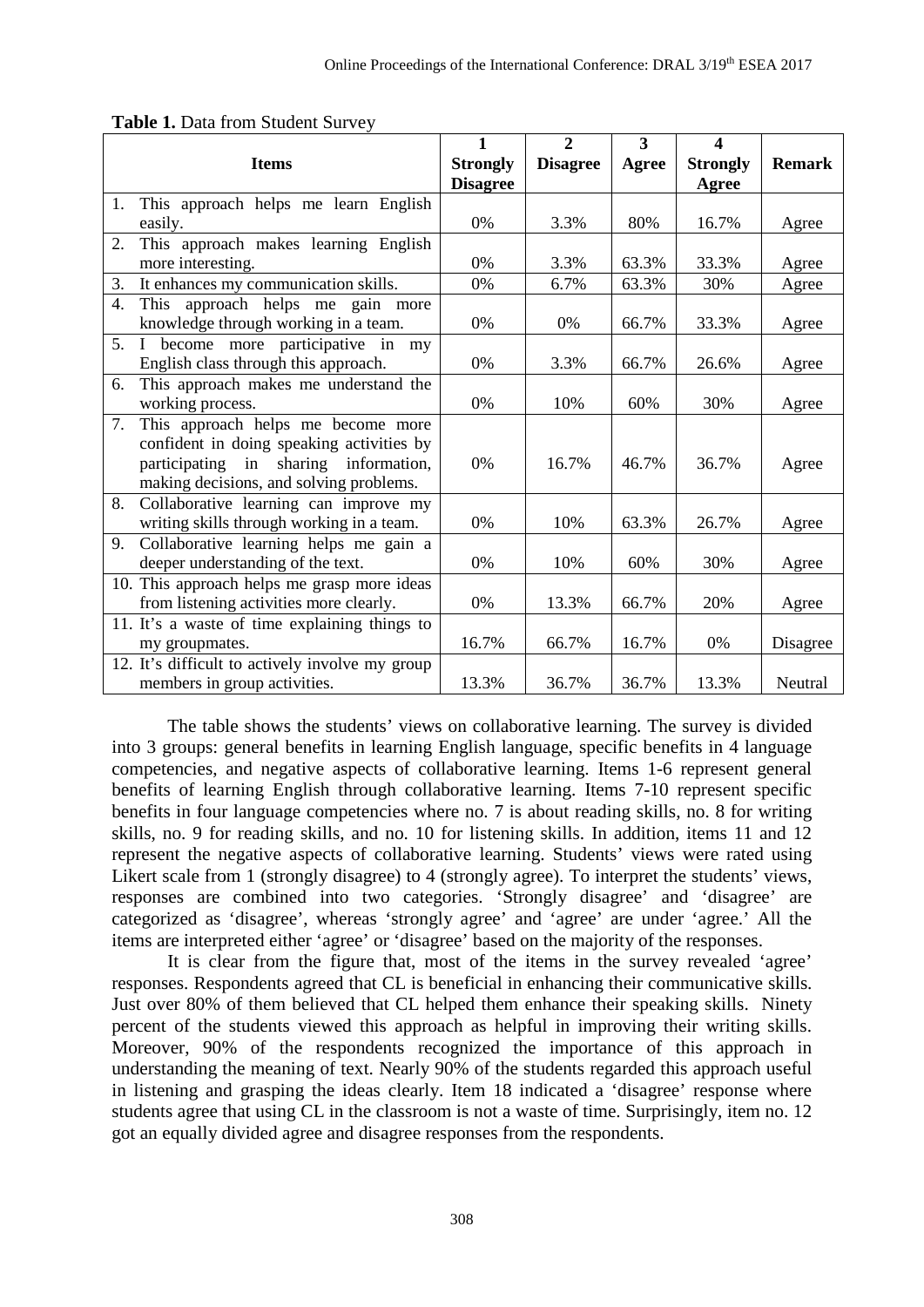A. Data from Student Questionnaire

The data from the questionnaire show the perceptions, advantages, kinds of participation, and the problems the students get from collaborative learning.

Regarding the role of collaborative learning, it is interesting to see that students perceived collaborative learning in general as a very useful approach. For students, CL was an interactive approach in which members worked together to learn something. In fact, the students believed that they understood the lessons better when they work as a team. This is corroborated with what Hammond, Austin, Orcutt, and Rosso (2001) discuss about John Dewey's concept of education as a social process wherein learners interact best in a rich environment. When students were asked about their perception about this approach, it is evident that their views were positive. Data are shown below.

*This approach is beneficial because we finish a task in a shorter period of time. This approach is fun and interesting. I pay more attention to our lesson. It doesn't make me sleepy. It's better to work together. We discuss ideas together. I learn more when I work with my friends. If we enjoy the lesson, we understand it better. I pay more attention to my teacher so as to complete the task. This approach helps me to think more and work harder. I learn teamwork in this approach. I learn to listen to opinion of others. I understand the lessons better.*

Based on the concept of Zone of Proximal Development, Vygotsky emphasizes the role of culture and language in developing students' thinking (Hammond, et.al, 2001). The active facilitation of a teacher and participation of the students in group activities can help develop new idea and skills. This is evident on the students' responses wherein they see CL as beneficial in language learning. They revealed that they became more participative in their English class. More importantly, they gained more knowledge in English and their four skills were enhanced. Some of their comments were:

*I learn new English words while working with my groupmates. It develops my reading, writing, listening, and speaking skills. It helps me to be more confident in using English language. We learn more English activities when we work together.*

*This approach helps me learn English easily.*

Active participation is the key component of CL approach. It is through working together that learning objectives are achieved. Aside from the specific task that each member was assigned to do in the CL activities in their English class, the students made extra participation in the group. The third question asked focus students to identify the kinds of participation they contributed in their groups. Some of their comments were:

*I shared new vocabulary words to the group.*

*I shared ideas on how to do the task.*

*I prepared the PowerPoint presentation.*

*I wrote the final output.*

*I decorated our final output.*

*I'm usually the leader. I tried to help others.*

However, several responses were identified as major problems in doing collaborative learning. Division of labor and managing time are some of the major problems. Other point that emerged is the individual differences of the students. They found it difficult to work with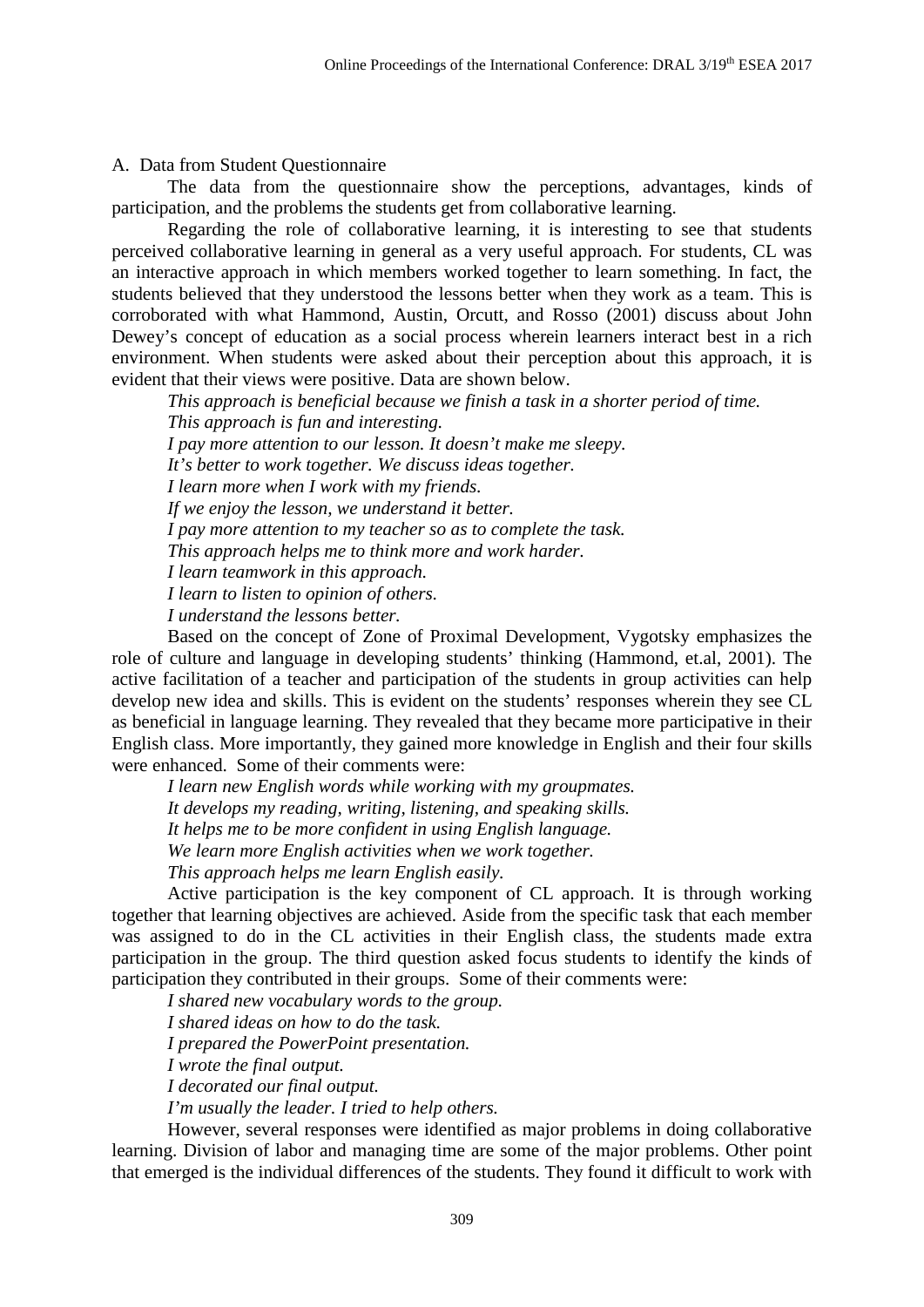other members because their ideas were not congruent with others. Looking into the ZPD concept, Vygotsky emphasizes the importance of "scaffolding" to help the students learn in a systematic way (Hammond, et.al., 2001) Therefor, teacher should know how to assist their students properly to avoid these problems. Some of their comments were:

*It's hard to divide the work. Sometimes I work the most difficult part alone. Some of my groupmates do not want me to help them. Because of our differences, it's difficult for us to agree on something. It's difficult to manage our time. Some of my groupmates don't want to do their task unless we tell them to. Sometimes our group work is affected when one of our members don't follow instructions.*

# **6. Conclusion and Discussion**

The study reveals the following:

- 1. The majority of the students in this survey believed that collaborative learning enhanced their language competencies. Nearly all of the students had positive perception towards CL approach. In fact, they perceived they became more participative in the classroom. They also believed they learned more in their English class by doing meaningful activities using the CL approach.
- 2. The participants recognized the usefulness of collaborative learning in their English class and they had a positive attitude towards learning English using this approach.

# **7. Suggestions**

In light of the results and conclusion, the researcher would like to recommend the following:

- 1. ESL teachers can use collaborative learning in making meaningful, fun, and interactive activities in and outside classrooms.
- 2. One of the problems of doing this approach is time management. It is suggested that teachers should make a time frame and explain it to students before doing a task to guide them in each part of the activity. Providing an ample time for each activity helps students to enjoy it and to avoid rushing the task.
- 3. Division of labor among group members is also a big problem. In fact, some students do the most difficult part of activities alone. In order to avoid this, the teacher should know the students' abilities well to properly group them in different activities.
- 4. Future researchers can use this as a reference for future studies with a larger sample size.